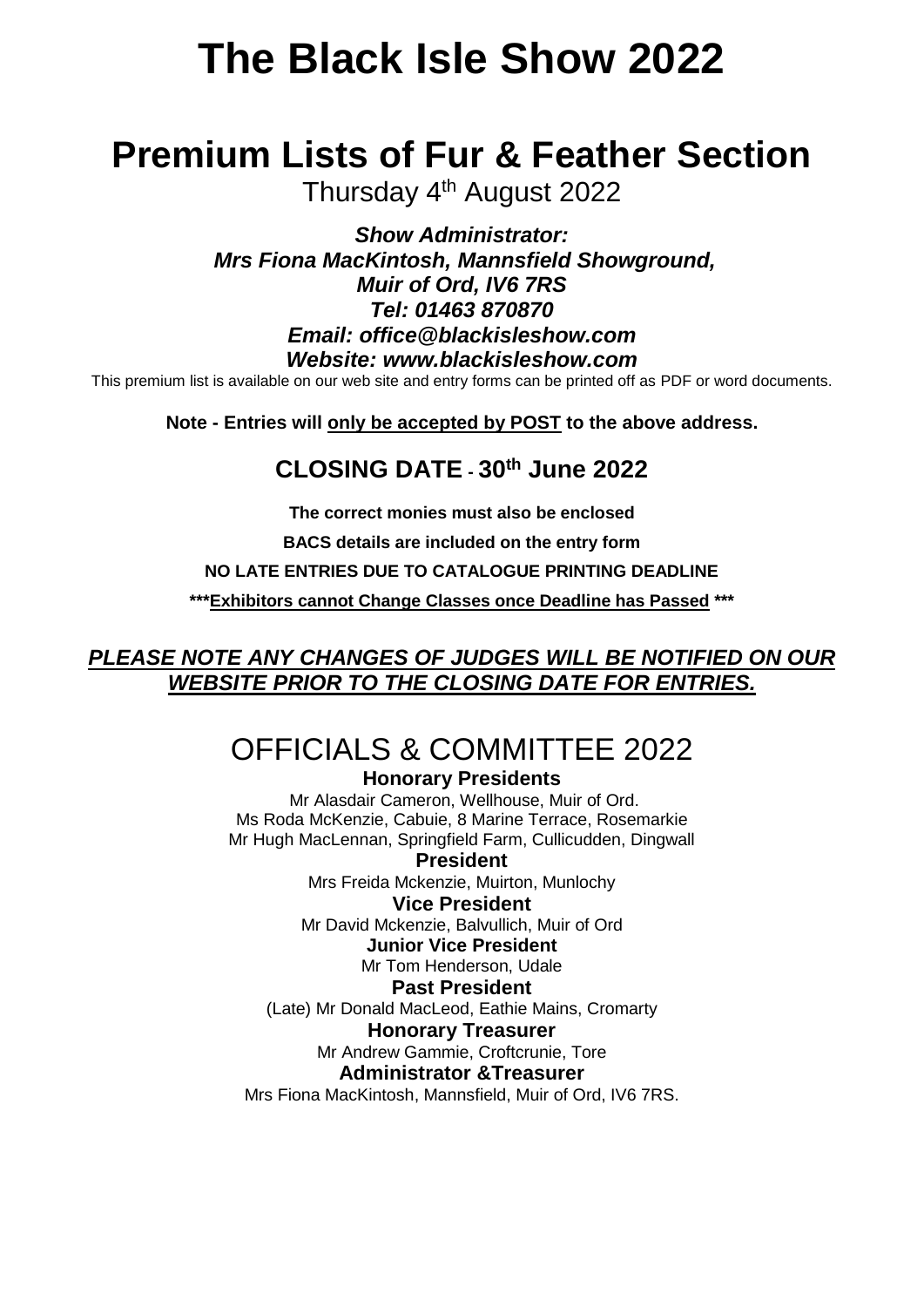## **GENERAL REGULATIONS**

- 1. All entries exhibited must be bona fide property of the exhibitor and at least one month in his possession before the date of the Show. All animals entered into the Black Isle Show must be in good health. No animal suffering from any contagious disease will be allowed on the showground. The Veterinary Surgeon's decision will be final.
- 2. Entries must be intimated to the Secretary, **BY POST ONLY** Mannsfield Showground, Muir of Ord, not later than **Tuesday 30th June 2022**. Entry Fees are **£2 PER ENTRY PER CLASS, and subject to a minimum of £5 per exhibitor.**
- 3. During the Judging, no person is to enter the building except Judges, Attending Members.
- 4. Objections must be made to the Administrator within 15 minutes of the completion of judging of the classes concerned, accompanied by a deposit of £25.00, which will be returned if the objection is sustained. The Referee and Acting Committee would then meet to consider protests, and their decision will be final.
- 5. Perpetual Challenge Cups will be presented at a function on Friday 11<sup>th</sup> November 2022, in the Highlander Hotel, Newtonmore, and must be returned to the Secretary not later than Show Day of the following year.
- 6. The Society will not be in any way responsible for any loss or damage which stock, implements, or articles of any description may sustain at the Show, or in transit, or for any accident to any person within or outwith the Showyard.
- 7. **All Stock must remain in the Show-yard until 4.00pm on the day of the Black Isle Show**. **No vehicles will be allowed return access to the showground until 4pm, unless there is a veterinary emergency.**
- 8. In no case shall a Prize be awarded unless the Judges deem the animals to have sufficient merit. Where only one or two lots are presented in a class, and the Judges consider them unworthy of the Prizes offered, it shall be in their power to award a lower Prize.
- 9. EXHIBITORS MUST BE RESPONSIBLE FOR THEIR ANIMALS AT ALL TIMES.
- 10. The Society reserve the right to amalgamate classes should this be deemed necessary.
- 11. **NO exhibits are to be removed prior to 4pm**
- 12. **Publicity & Privacy** Once you have read and understood the rules and regulations of this schedule and have ticked the box at the bottom of the entry form to proceed with your entry, the Society will use your information to do the following: a) store, process and retain, including electronically, all data and personal information provided by exhibitors, for the purposes of operating the Show, maintaining appropriate records and communicating with the exhibitor in the future concerning any of the Society's activities b) publicise the names and home and business locations of exhibitors, including but not limited to prize winners, in Show catalogues, on the Show website and elsewhere as part of the operation and promotion of the Show and future shows c) photograph any exhibitor or other person on the Showground and store and use the resulting image (including edited or altered versions) for any of the Society's commercial or non-commercial purposes in all and any media, including, without limitation, use in promotional materials and on the Society's website, or supply to carefully selected third parties for use for their own purposes. The Society shall own the copyright in any such images d) Publish the details and results of any disputes and/or appeals.
- 13. **PRIZE MONEY** following a review of prize money the Society introduced a new procedure for the paying out of prize money. Competitors who win any prize with a monetary value will be issued with a voucher stating the section, class, prize etc. This voucher can then be redeemed for cash in the Prize Cabin located in the stock lines. This cabin will be open between 10am and 3pm on show day. Please note that any lost vouchers will be treated in the same manner as lost cash, and will not be recompensed. Vouchers are valid for cash exchange on the day of the show only. Any vouchers which have not been exchanged for cash must be sent into the office following the show and no later than 31st October to claim the prize money, exhibitors should state whether they wish the payment to be made by cheque or BACS. Any questions arising from this should be addressed to office@blackisleshow.com

#### **Please note that exhibitors are responsible for the feeding/watering/welfare of their entries.**

#### **~Champion of Champions~**

- The Black Isle Farmers' Champion of Champions will be judged between the following:
	- Supreme Champion Led Beef Cattle Beast
		- Best Sheep Exhibit
	- Champion Horse (Clydesdale, Highland, Shetland)
		- Overall Feather Champion
			- Overall Fur Champion

#### Judge - **Mr Dean Anderson, Elgin**

*Reasons will be given for awards*

This will be judged at 3.10pm outside the Pavilion.

#### **Champion - £150; Reserve - £75; 3rd - £50; 4th - £30; 5th - £20**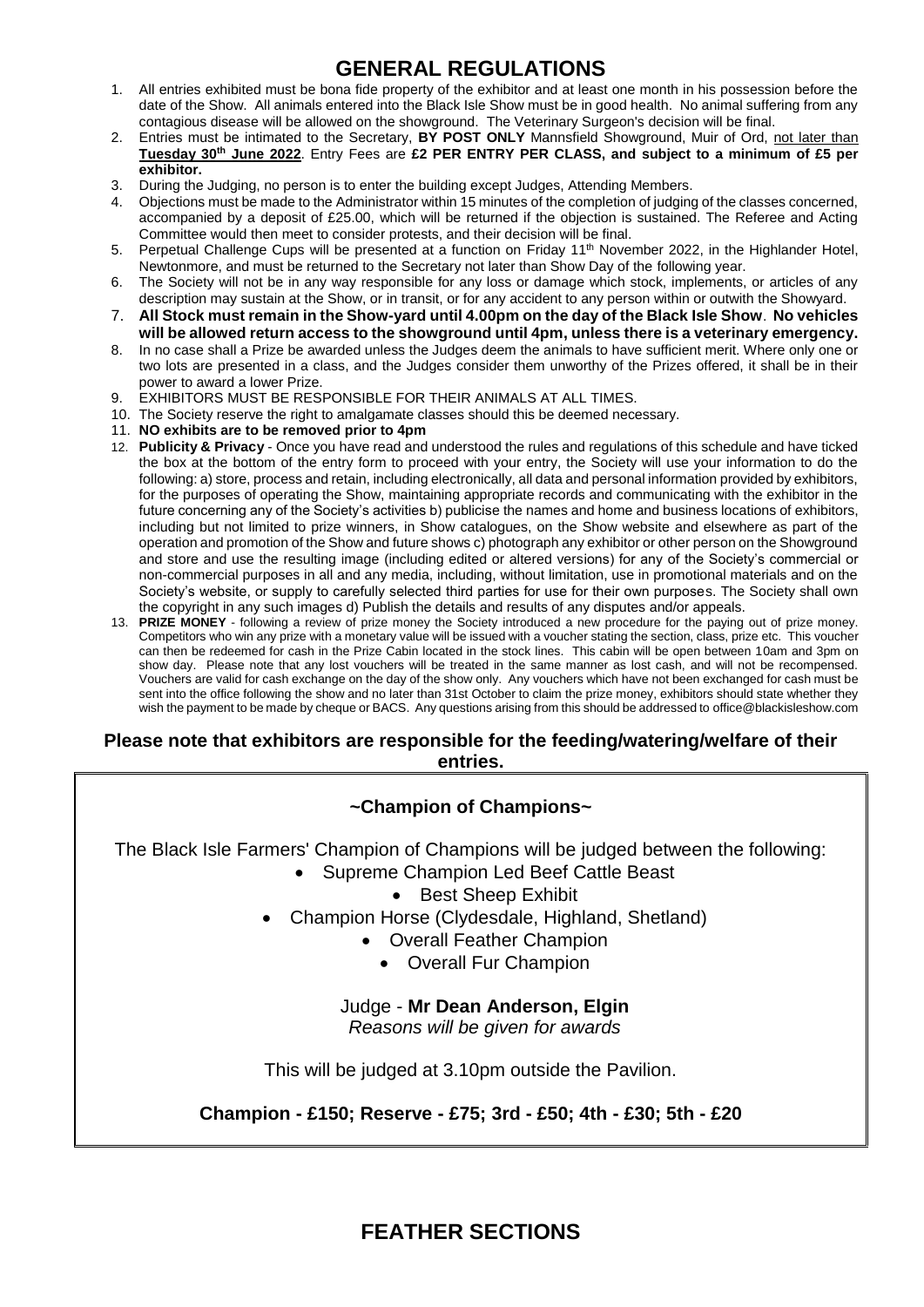#### **Thursday 4 th August 2020**

#### **Judging Commences at 8.30am Prompt**

**Judge: TBC**

**Entries must be on Show-field before 8am**

**Prize Money 1st £8.00; 2nd £6.00; 3rd £4.00; 4th £2.00**

**Entry Fee £2.00 per entry subject to a minimum of £5 per exhibitor**

#### **LARGE FOWL**

- **Turkey - any colour**
- **Sussex- male**
- **Sussex - female**
- **Rhode Island Red - male**
- **Rhode Island Red - female**
- **Silkie - large male**
- **Silkie - large female**
- **Wyandotte - male**
- **Wyandotte - female**
- **Leghorn- male**
- **Leghorn - female**
- **Barnevelder - male**
- **Barnevelder - female**
- **Australorp - male**
- **Australorp - female**
- **Orpington - male**
- **Orpington - female**
- **Any other variety heavy breed - male (please state variety)**
- **Any other variety heavy breed - female (please state variety)**
- **Any other variety light breed - male (please state variety)**
- **Any other variety light breed - female (please state variety)**
- **Any variety hard feather - male**
- **Any variety hard feather - female**

#### **LARGE FOWL CHAMPIONSHIP**

**CHAMPION LARGE FOWL** BIFS Rosette & £15

**RESERVE LARGE FOWL** BIFS Rosette& £10

#### **BANTAM**

- **Wyandotte - male**
- **Wyandotte - female Sussex - male**
- **Sussex - female**
- **Rhode Island Red - male**
- **Rhode Island Red - female**
- **Silkie - male any colour**
- **Silkie - female any colour**
- **Rock - any colour male**
- **Rock - any colour female**
- **Leghorn - any colour male**
- **Leghorn - any colour female**
- **Minorca - male**
- **Minorca - female**
- **Orpington - male**
- **Orpington - female**
- **Polands - male**
- **Polands - female**
- **Japanese - male**
- **Japanese - female**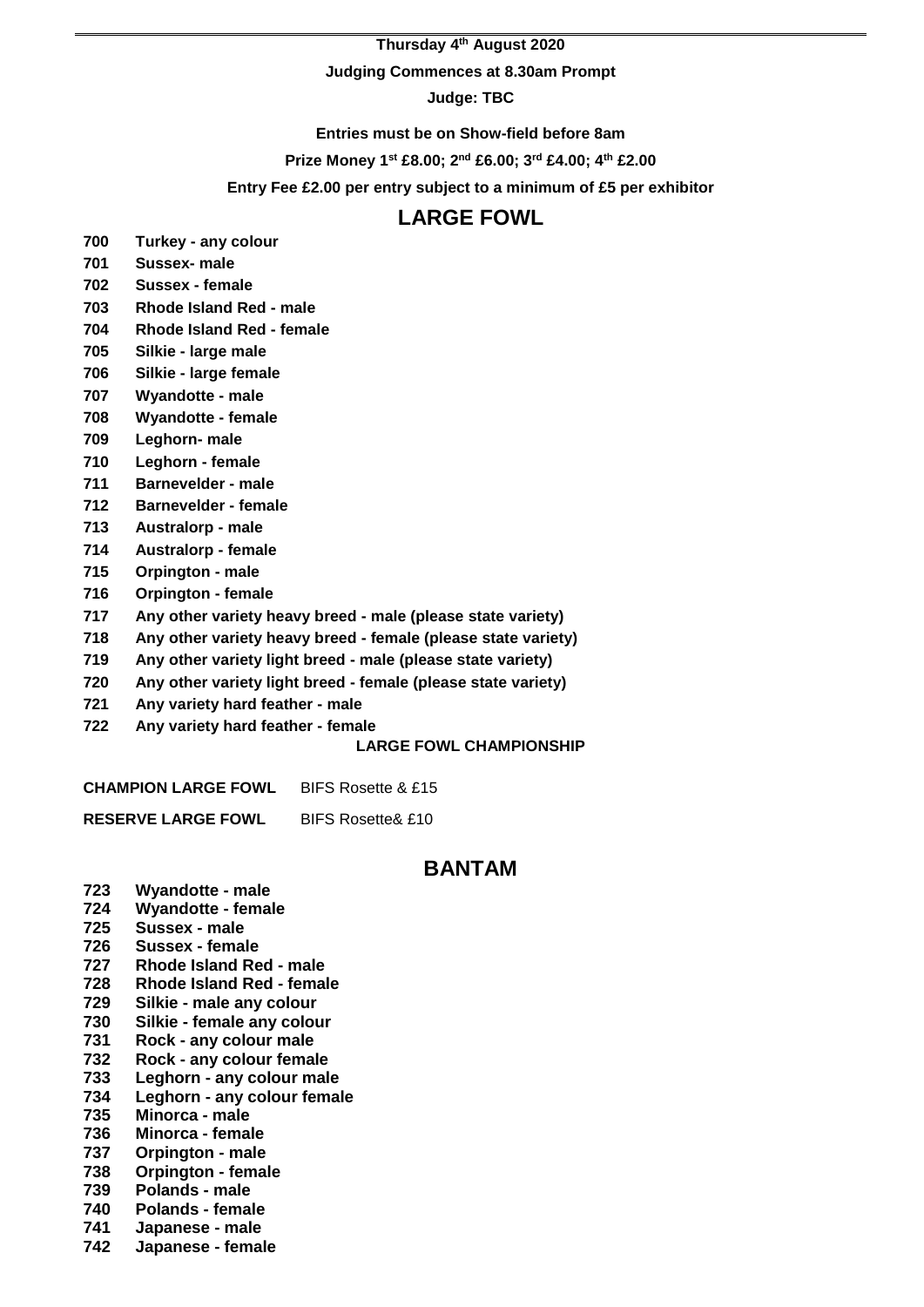- **Australorp - male**
- **Australorp - female**
- **Barnevelder- male**
- **Barnevelder - female**
- **Any other variety light breed - male**
- **Any other variety light breed - female**
- **Any other variety heavy breed - male**
- **Any other variety heavy breed - female**
- **Modern Game Cock any colour**
- **Modern Game Hen any colour Old English Game Any other colour - male**
- **Old English Game Any other colour - female**
- **Any other variety hard feather - male**
- **Any other variety hard feather - female**
- **Sebright any colour - male**
- **Sebright any colour - female**
- **Rosecomb any colour - male**
- **Rosecomb any colour - female**
- **Pekin White - male**
- **Pekin White - female**
- **Pekin any colour - male**
- **Pekin any colour - female**
- **Dutch any colour - male**
- **Dutch any colour - female**
- **Belgians any colour - male**
- **Belgians any colour - female**
- **Any other variety true bantam - male**
- **Any other variety true bantam - female**

#### **BANTAM CHAMPIONSHIP**

| <b>CHAMPION BANTAM</b> | BIFS Rosette & £15 |
|------------------------|--------------------|
|                        |                    |

#### **WATERFOWL**

- **Any variety light drake**
- **Any variety light duck**
- **Any variety heavy drake**
- **Any variety heavy duck**
- **Call or miniature drake**
- **Call or miniature duck**

#### **WATERFOWL CHAMPIONSHIP**

**CHAMPION BIFS Rosette & £15** 

**RESERVE WATERFOWL** BIFS Rosette & £10

#### **JUNIOR FEATHER**

- **Waterfowl any variety - male**
- **Waterfowl any variety - female**
- **Bantam any variety - male**
- **Bantam any variety - female**
- **Large fowl any variety - male**
- **Large fowl any variety - female**
- **Hard feather any variety - male**
- **Hard feather any variety - female**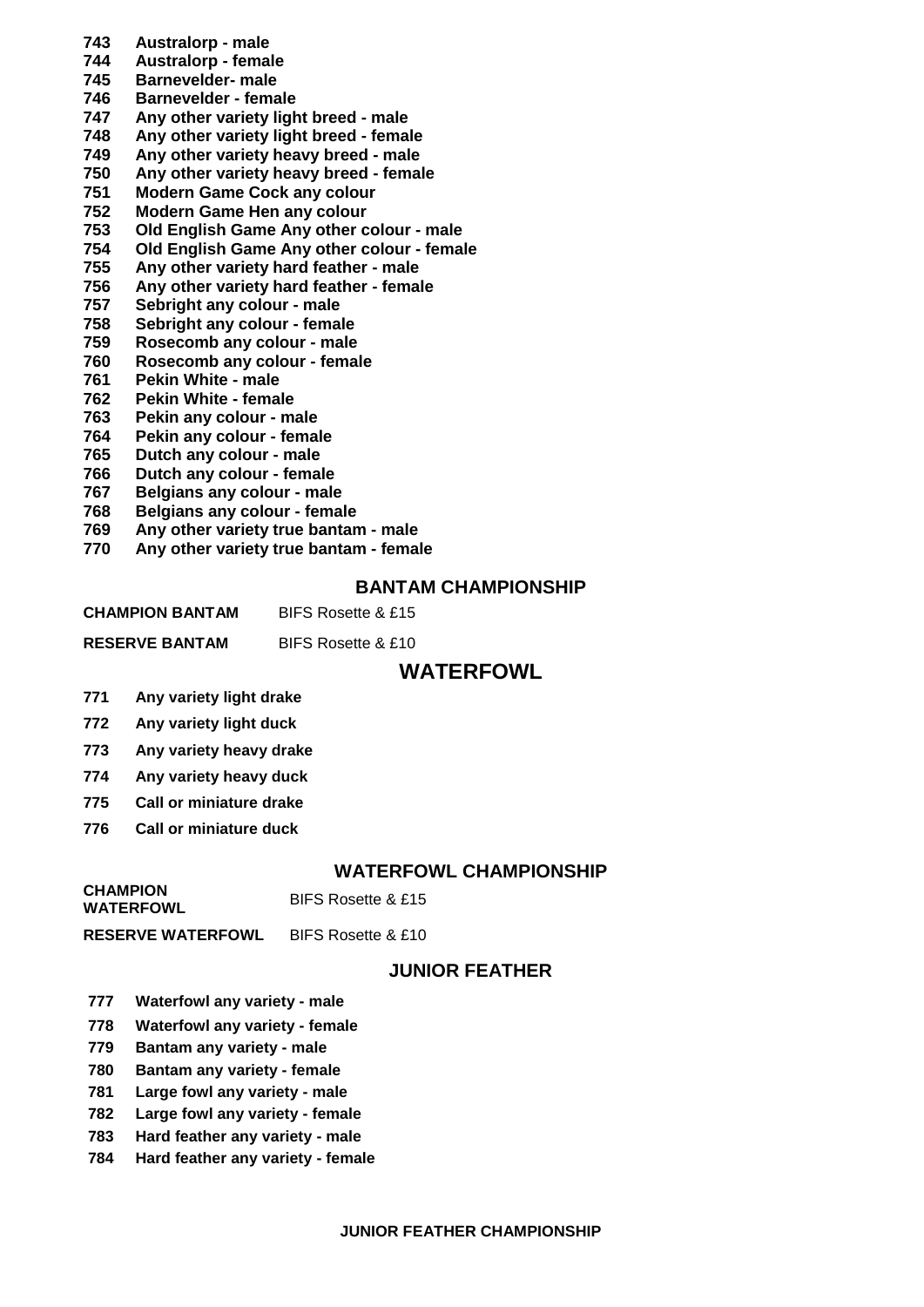**CHAMPION** BIFS Rosette & £15

**RESERVE CHAMPION** BIFS Rosette & £10

# **OVERALL FEATHER CHAMPIONSHIP**

| <b>OVERALL CHAMPION</b> | Donald Logan Memorial Trophy, Prize card and £30 |
|-------------------------|--------------------------------------------------|
| <b>RESERVE CHAMPION</b> | Prize card and £20                               |
| <b>JUNIOR CHAMPION</b>  | Prize card and £30                               |

## **EGGS**

- **785 Large Fowl - 3 eggs one colour**
- **786 Large Fowl - 1 egg**
- **787 Bantam - 3 eggs one colour**
- **788 Bantam - 1 egg**
- **789 Waterfowl - 3 eggs one colour**
- **790 Waterfowl - 1 egg**

#### **EGG CHAMPIONSHIP**

**CHAMPION EGG** BIFS Rosette & £15

**RESERVE CHAMPION EGG** BIFS Rosette & £10

#### **JUNIOR EGG**

- **791 1 Egg - Large Fowl**
- **792 1 Egg - Bantam**
- **793 1 Egg - Waterfowl**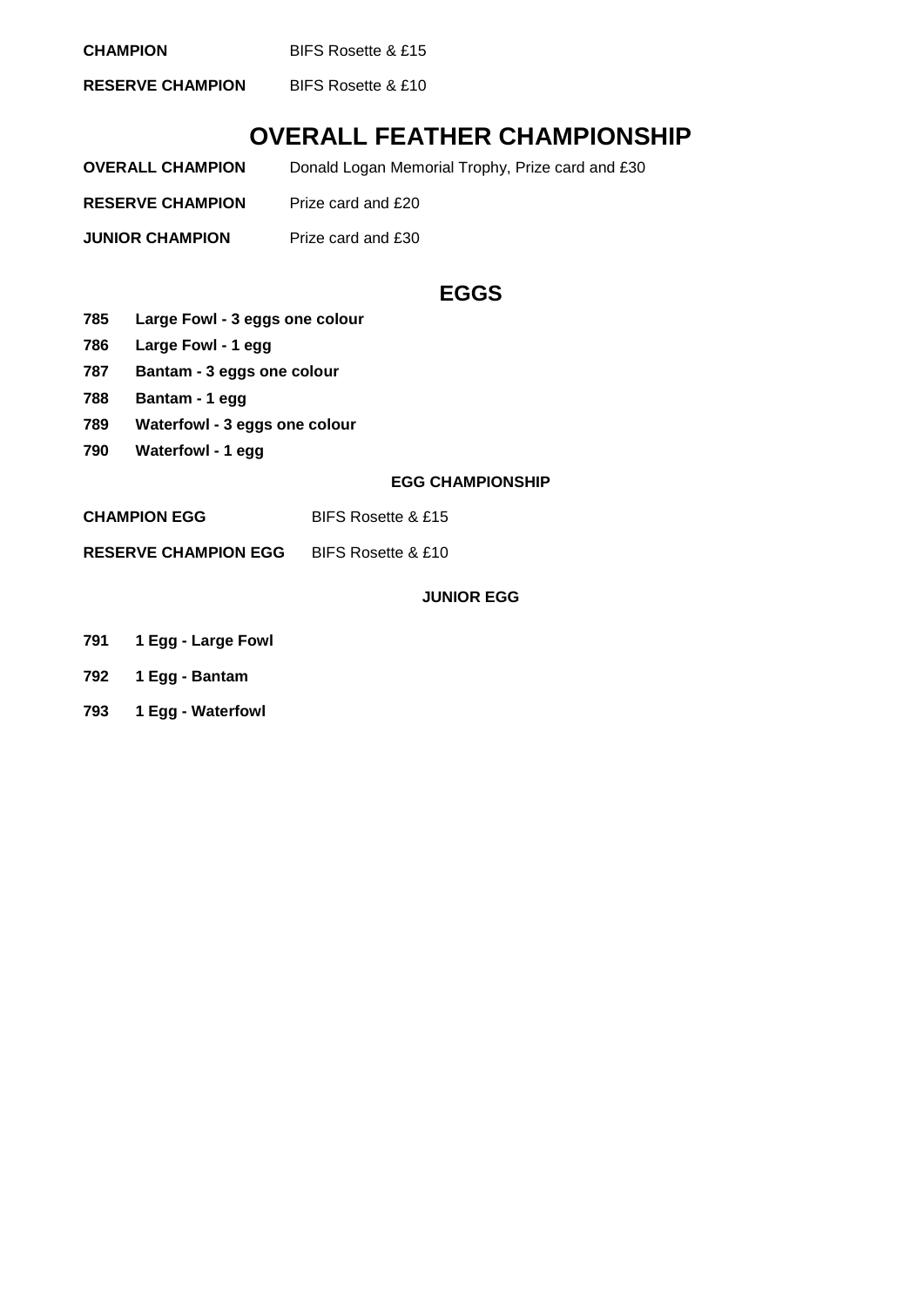#### **FUR**

**Thursday 4 th August 2022**

**Judging Commences at 8.30am Prompt**

**Judge: Mr Peter Liddell, Ormiston**

**Entries must be on Show-field before 8am**

**Prize Money 1st £8.00; 2nd £6.00; 3rd £4.00; 4th £2.00**

**Best Junior Exhibitor in each class (exhibitor must be under the age of 16 years on the day of the** 

**show)**

**Entry Fee £2.00 per entry subject to a minimum of £5 per exhibitor**

#### **Entry form must include breed and size to allow for cage sizes**

# **Rabbit Haemorrhagic Disease (VHD c+v) RHD2**

*Please note it is advised that rabbits should have immunological cover against RHD both classical and the variant (RHD2)*

# **RABBITS**

| 794 | <b>Fancy AV AA</b> |
|-----|--------------------|
| 795 | Lop AV AA          |

- **796 Fur AV AA**
- **797 Rex AV AA**

## **RABBIT CHAMPIONSHIP**

| BIFS Rosette & £15 |
|--------------------|
|                    |

**RESERVE CHAMPION** BIFS Rosette & £10

**JUNIOR CHAMPION** BIFS Rosette & £15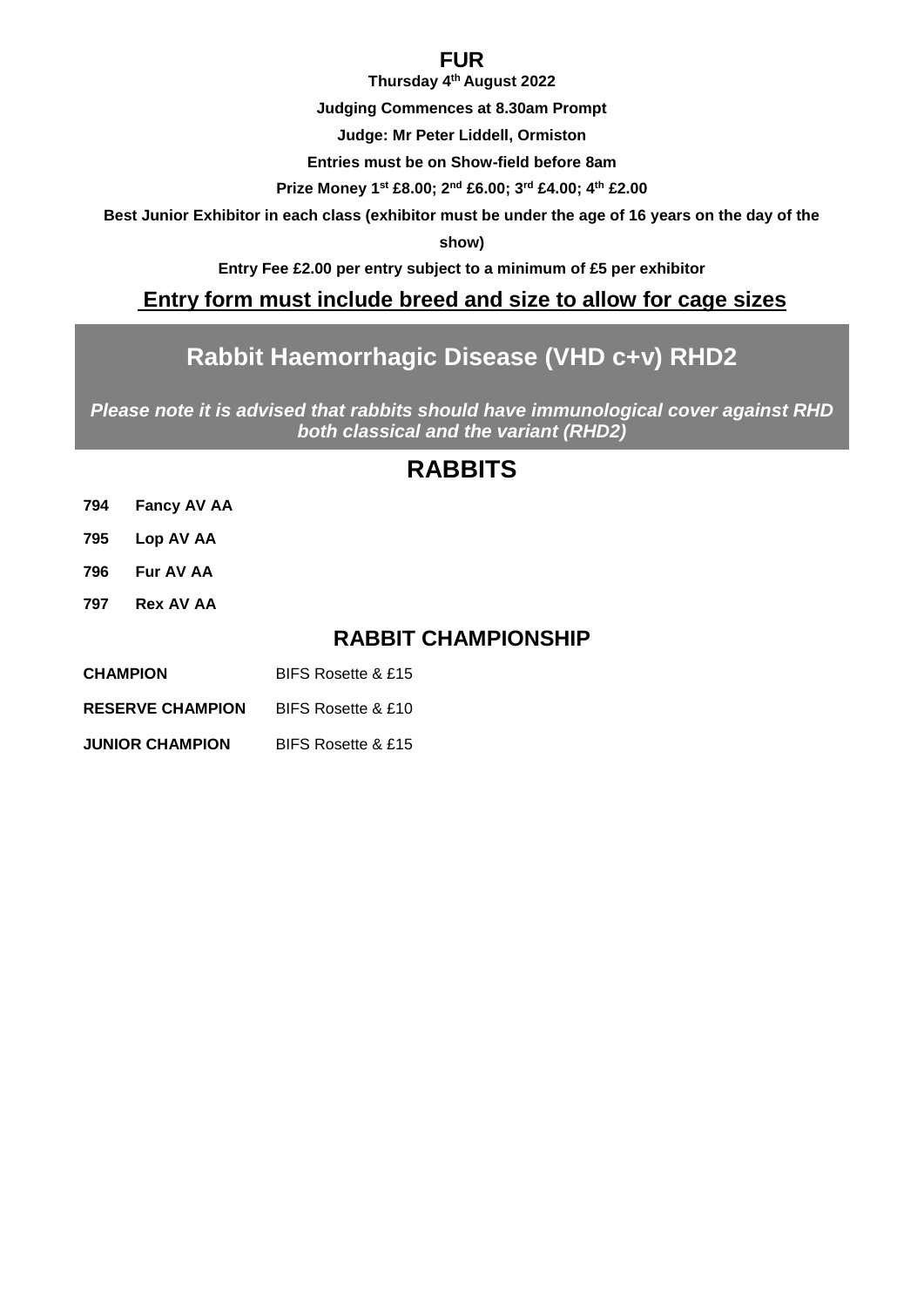# **CAVIES (GUINEA PIGS)**

- **798 Self-coloured AV AA**
- **799 Marked AV AA**
- **800 Crested AV AA**
- **801 Coated except Longhair AV AA**
- **802 Longhair AV AA**

#### **CAVY CHAMPIONSHIP**

- **CHAMPION** BIFS Rosette & £15
- **RESERVE CHAMPION** BIFS Rosette & £10
- **JUNIOR CHAMPION** BIFS Rosette & £15

# **OVERALL FUR CHAMPIONSHIP**

- **CHAMPION** Prize card & £30
- **RESERVE CHAMPION** Prize Card & £20
- **JUNIOR CHAMPION** Prize Card & £30